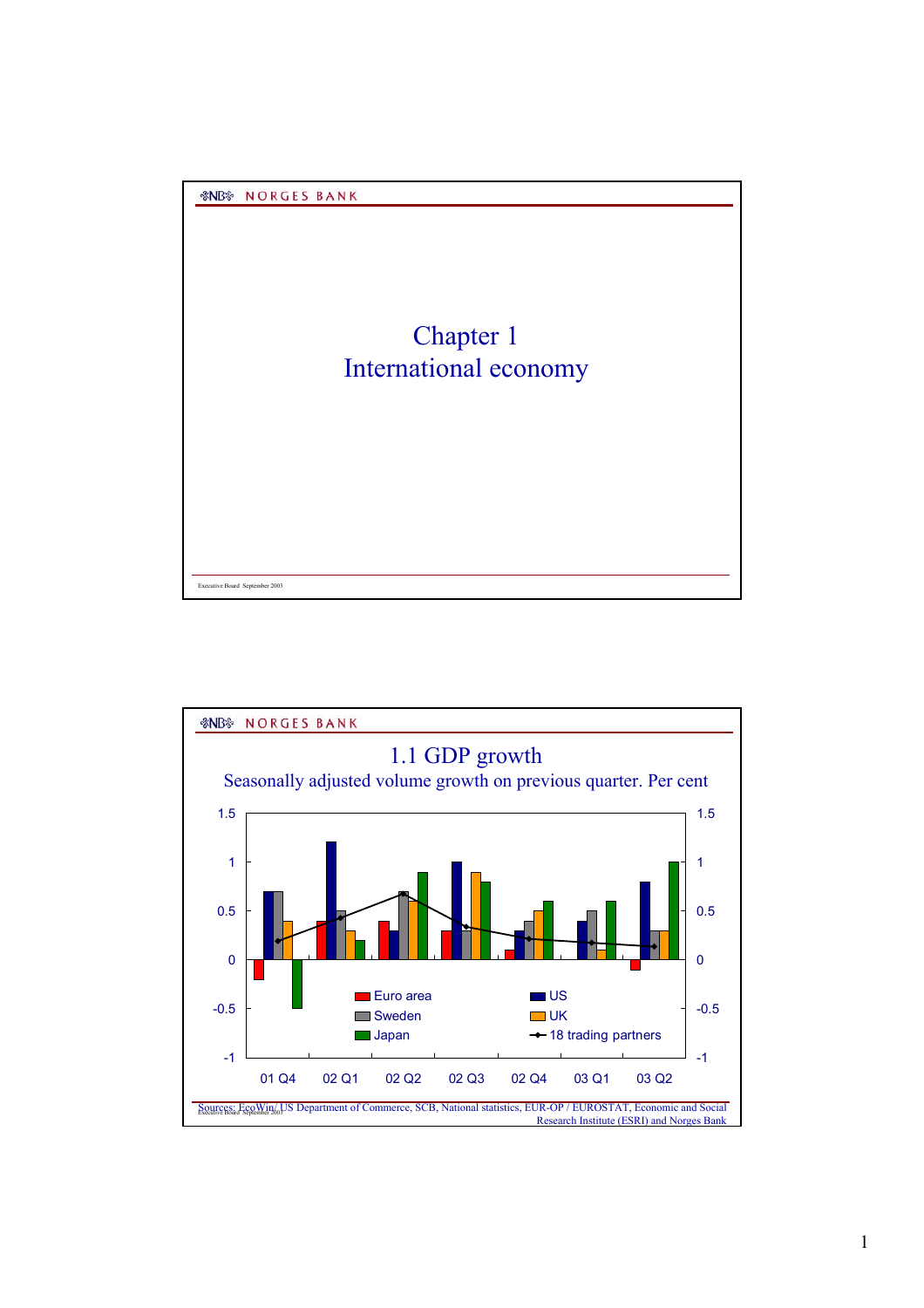

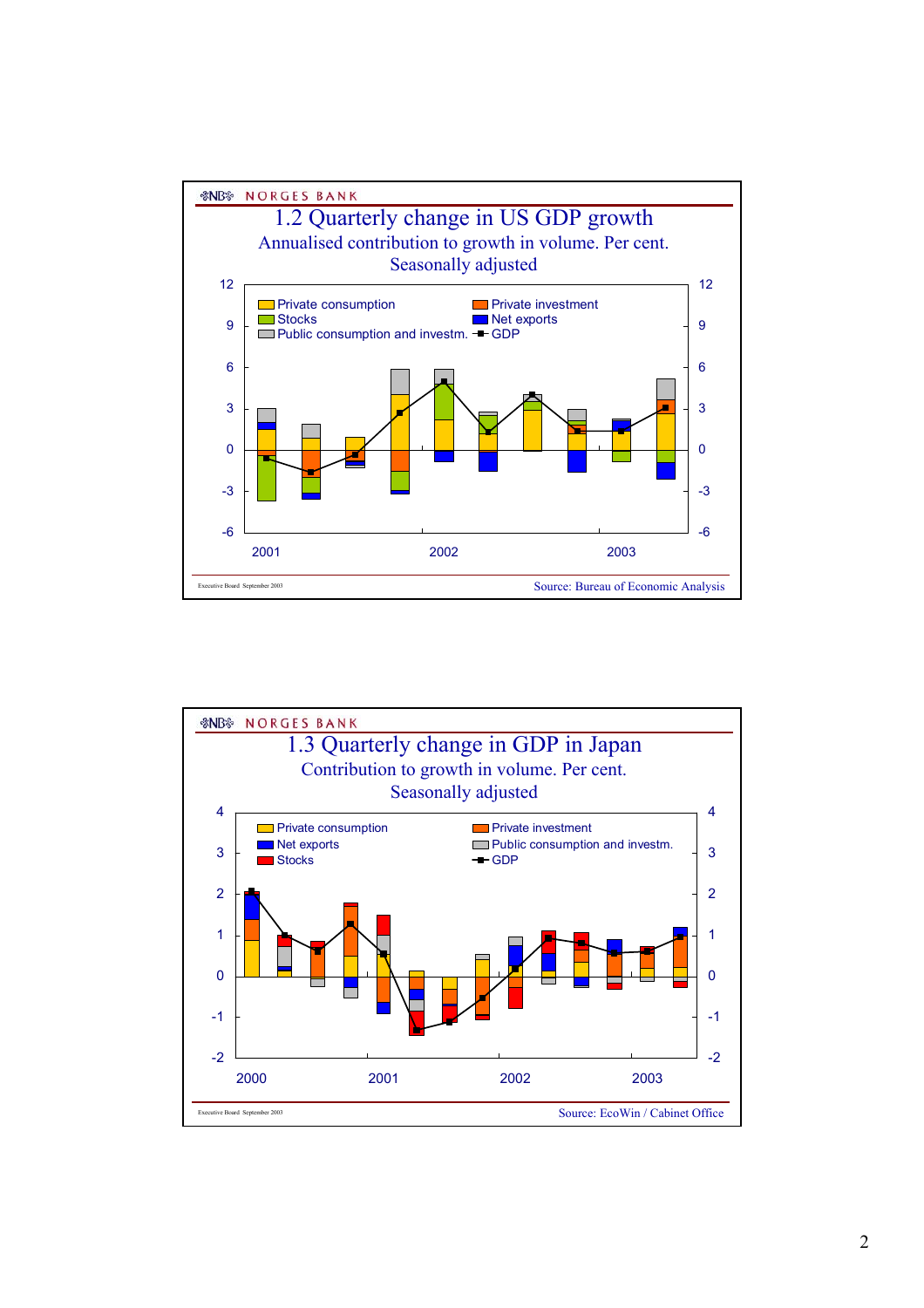

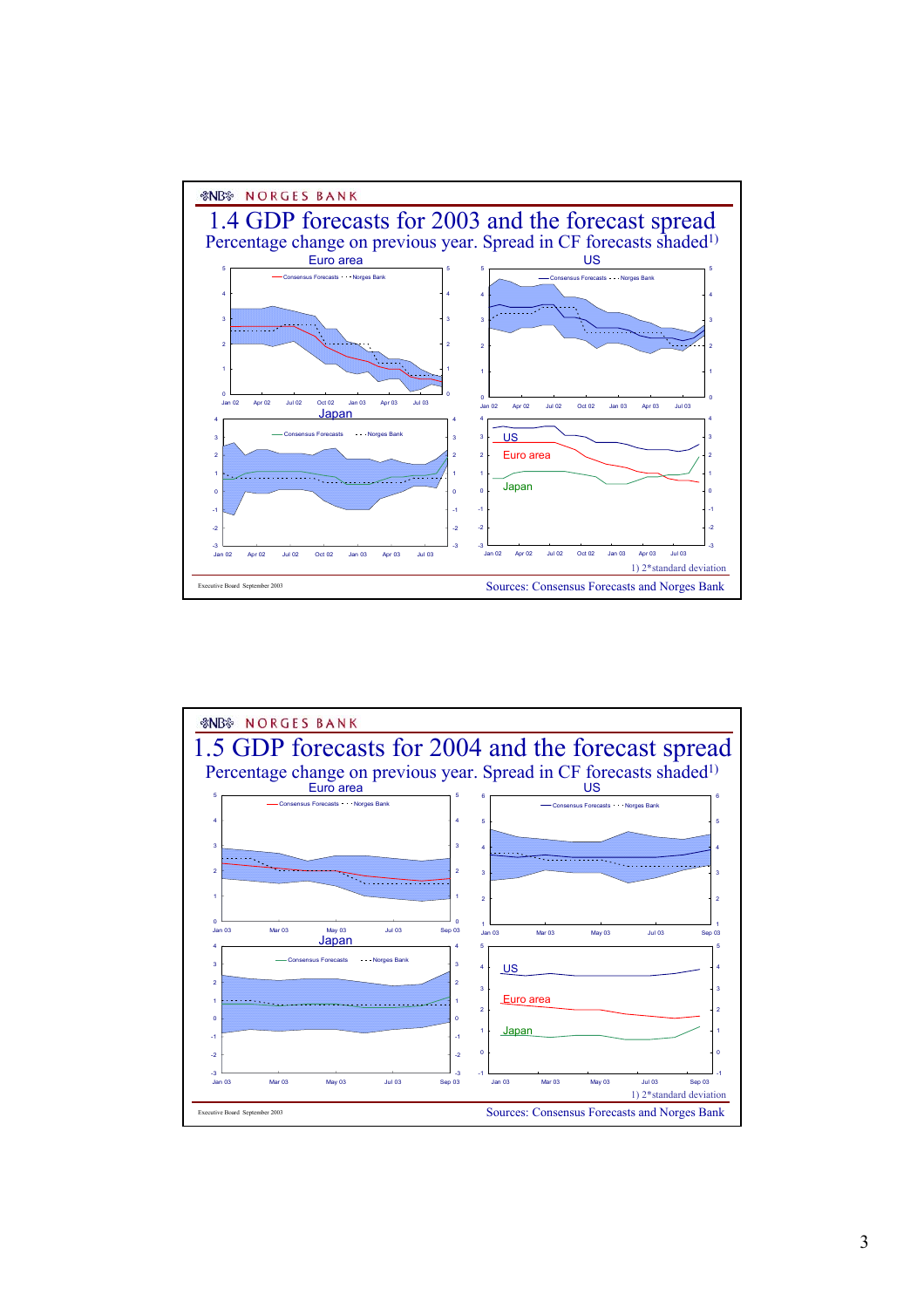*&NB* **NORGES BANK** 

## 1.6 GDP growth and forecasts for 2003

|           | <b>IR2/03</b> | Growth<br>$Q1^{1}$ | Growth<br>$Q2^{(1)}$ | "Required"<br>growth in<br>Q3 and Q4<br>2) |  |
|-----------|---------------|--------------------|----------------------|--------------------------------------------|--|
| <b>US</b> | 2,0           | 0.4                | 0.8                  | 0.3                                        |  |
| Japan     | 0.7           | 0.6                | 1.0                  | $-2.1$                                     |  |
| Euro area | 0.7           | 0.0                | $-0.1$               | 0.6                                        |  |
| <b>UK</b> | 1.8           | 0.1                | 0.3                  | 0.6                                        |  |
| Sweden    | 1.5           | 0.5                | 0.3                  | 0.2                                        |  |

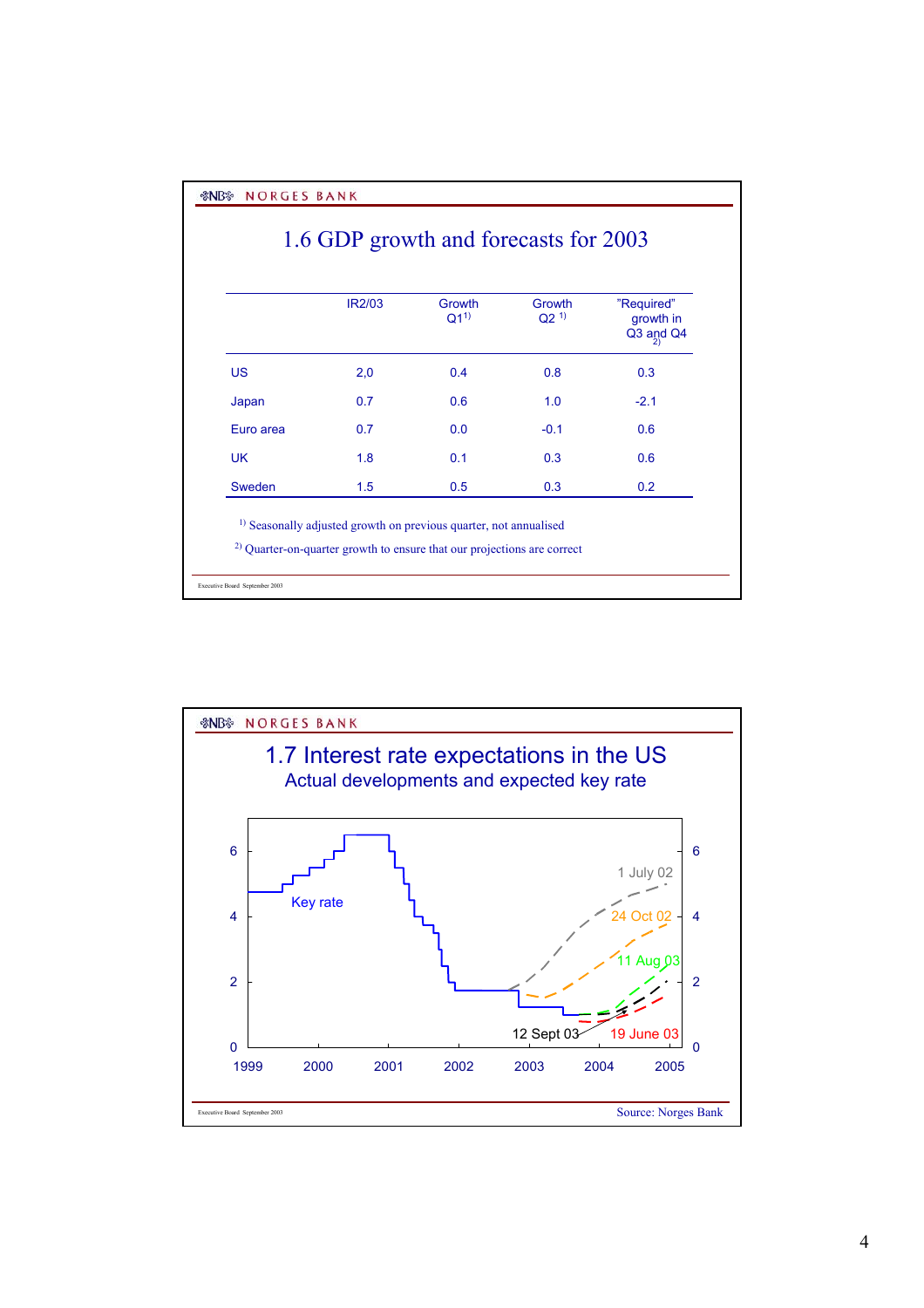

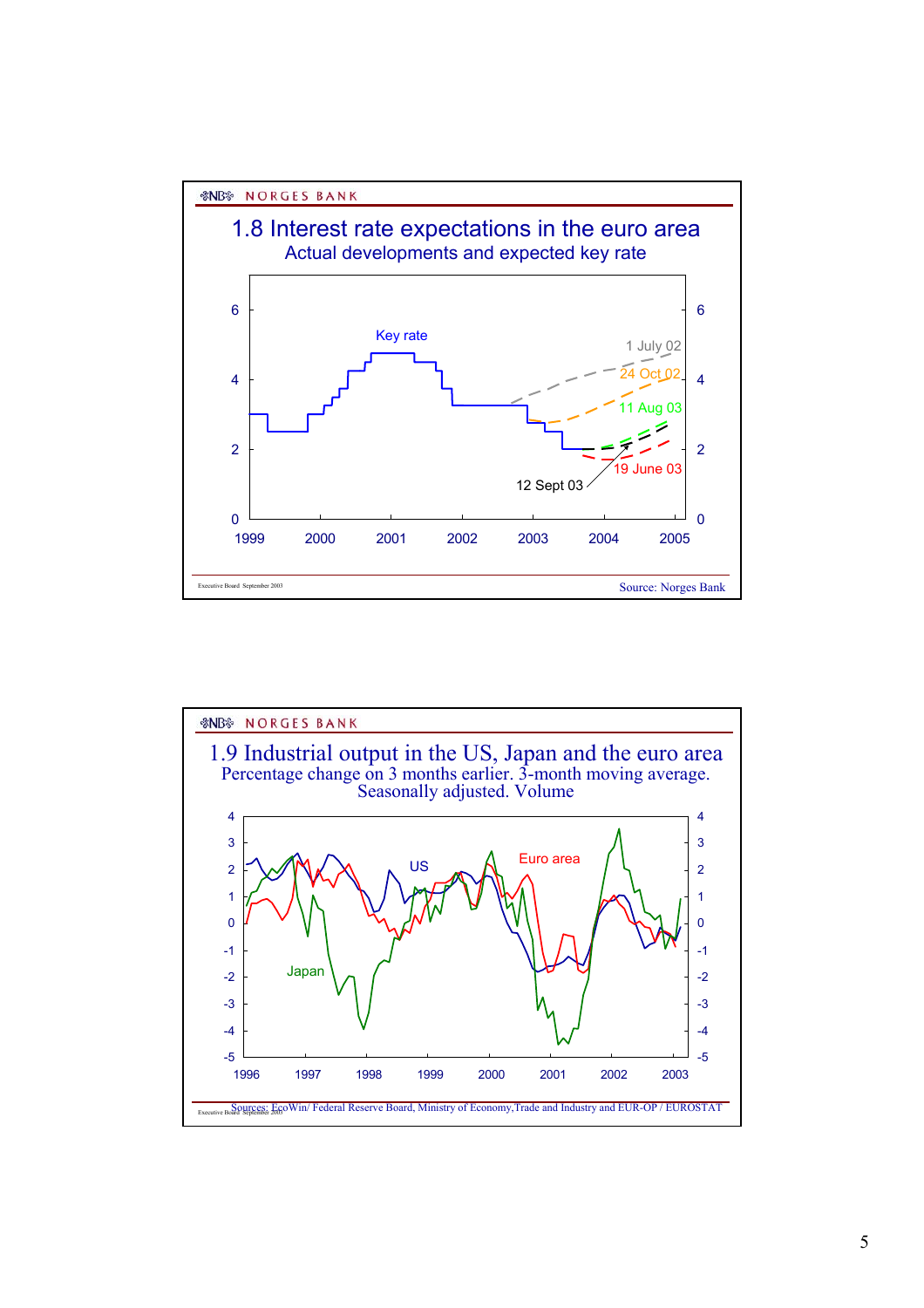

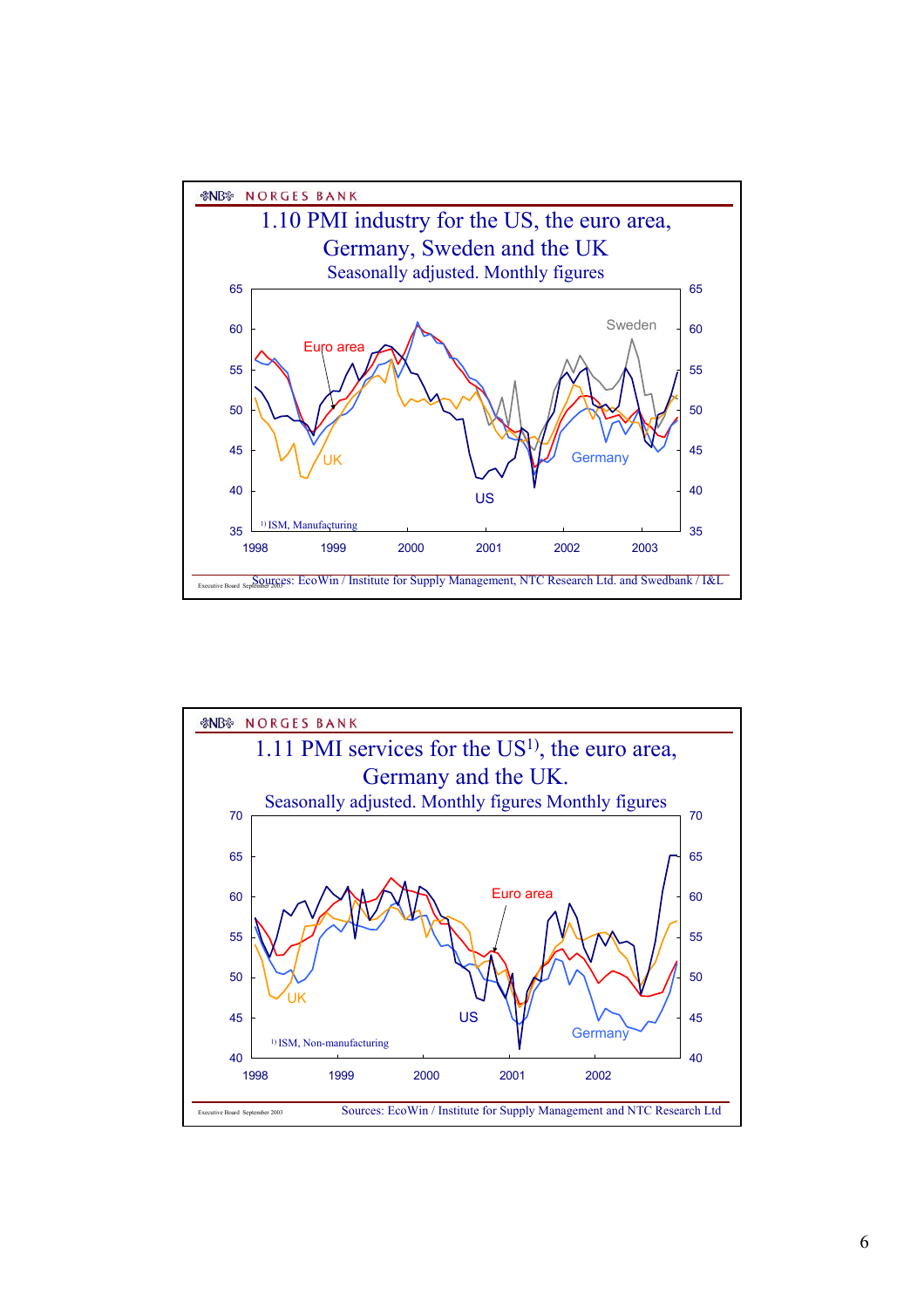

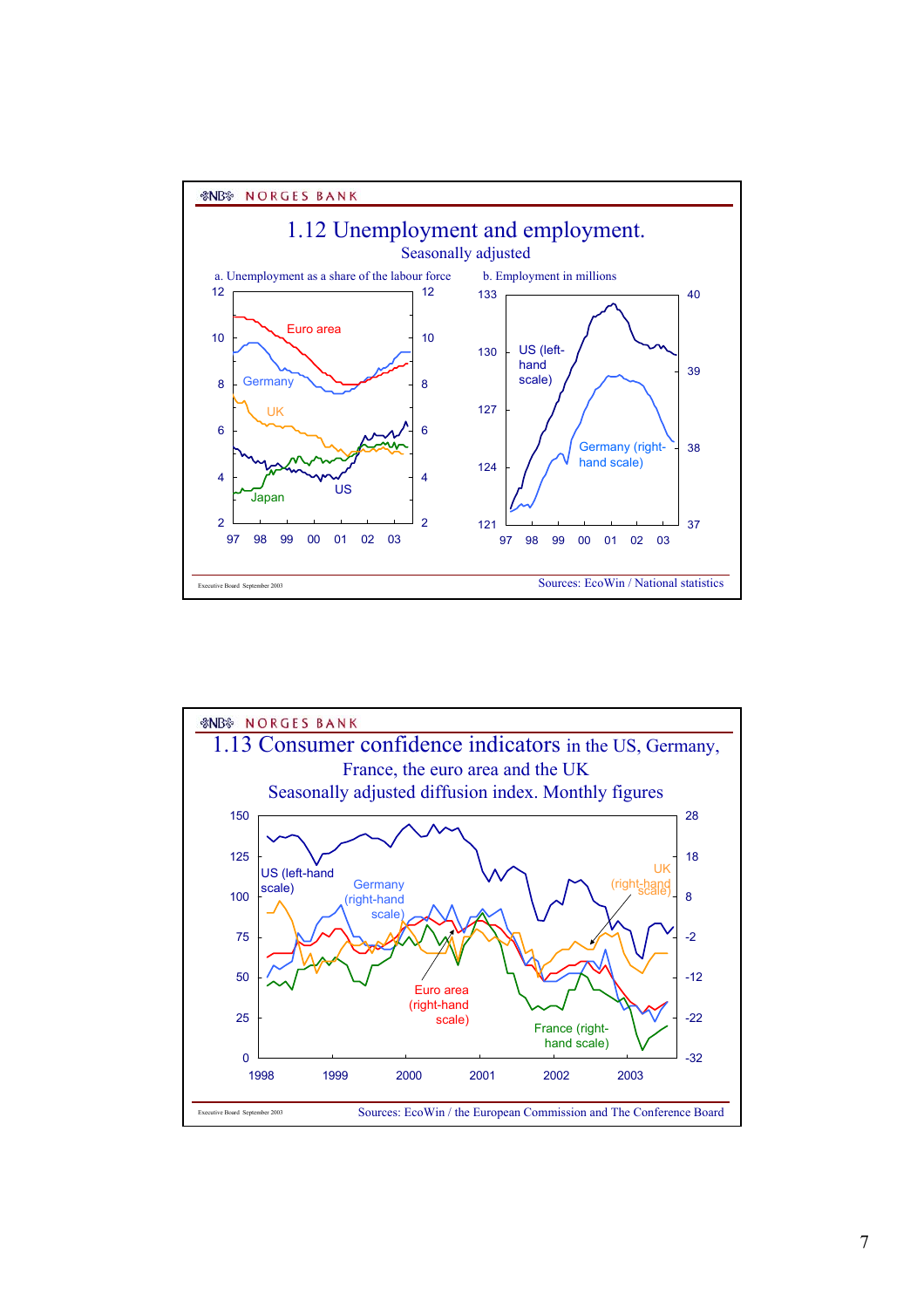

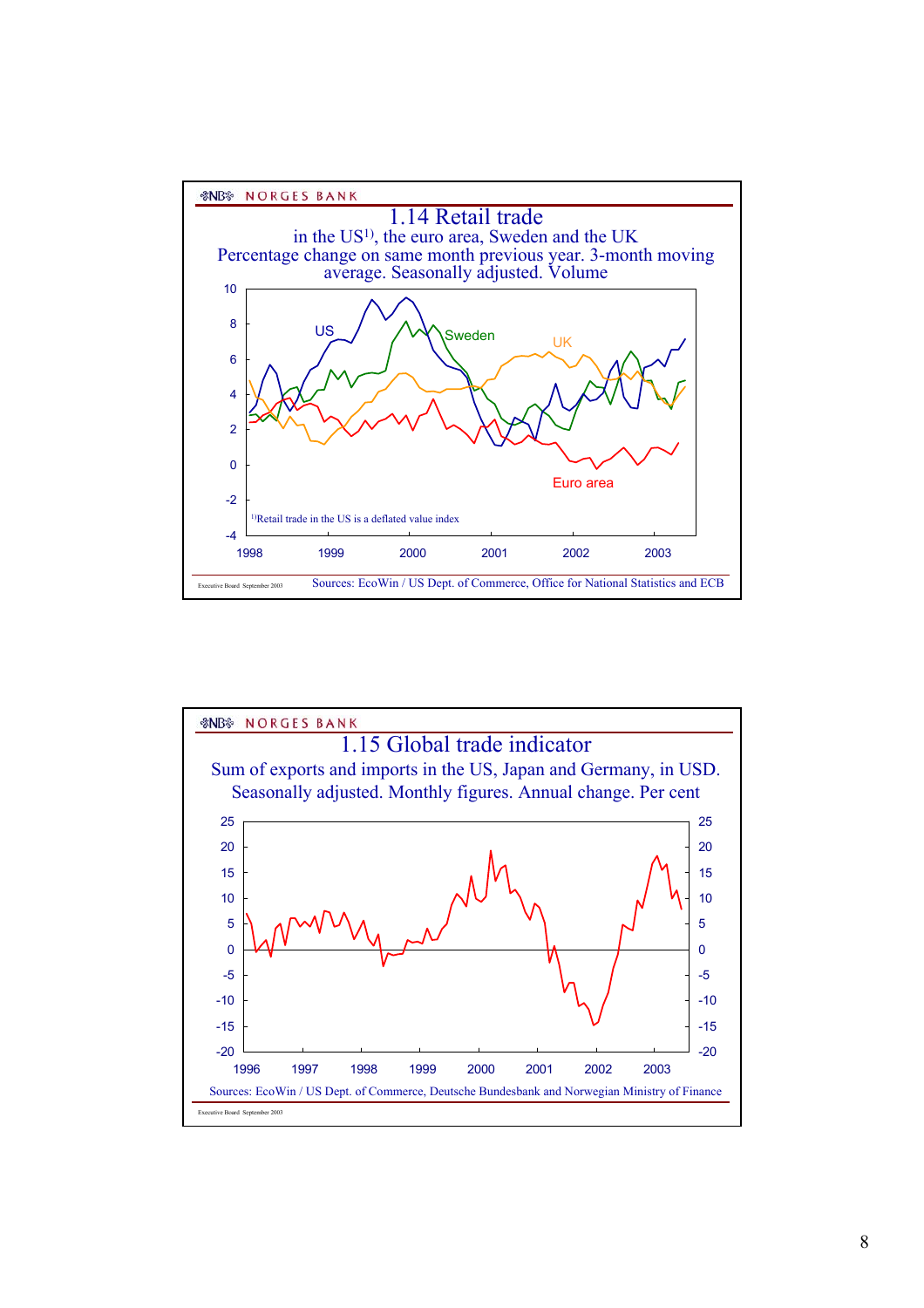

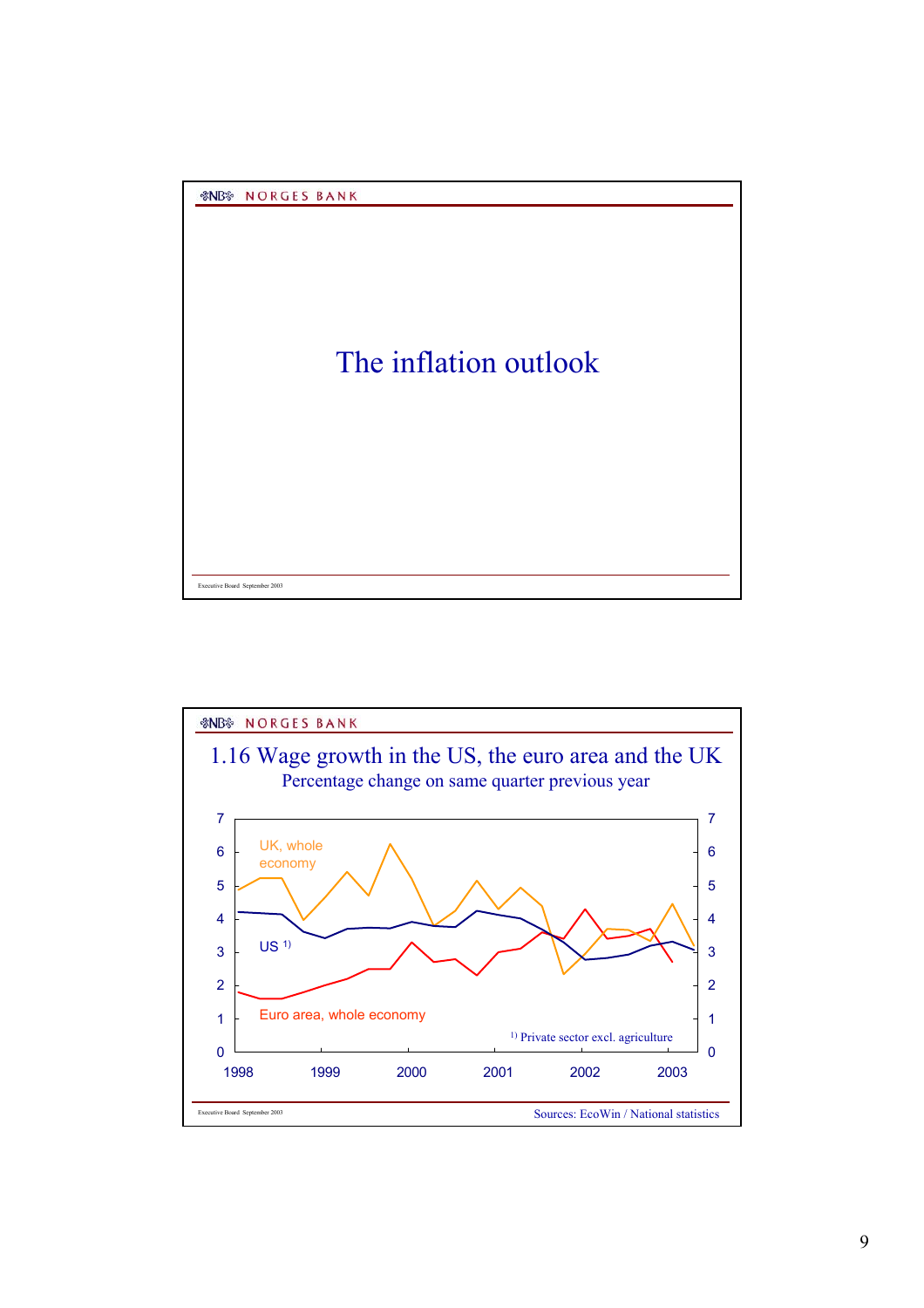



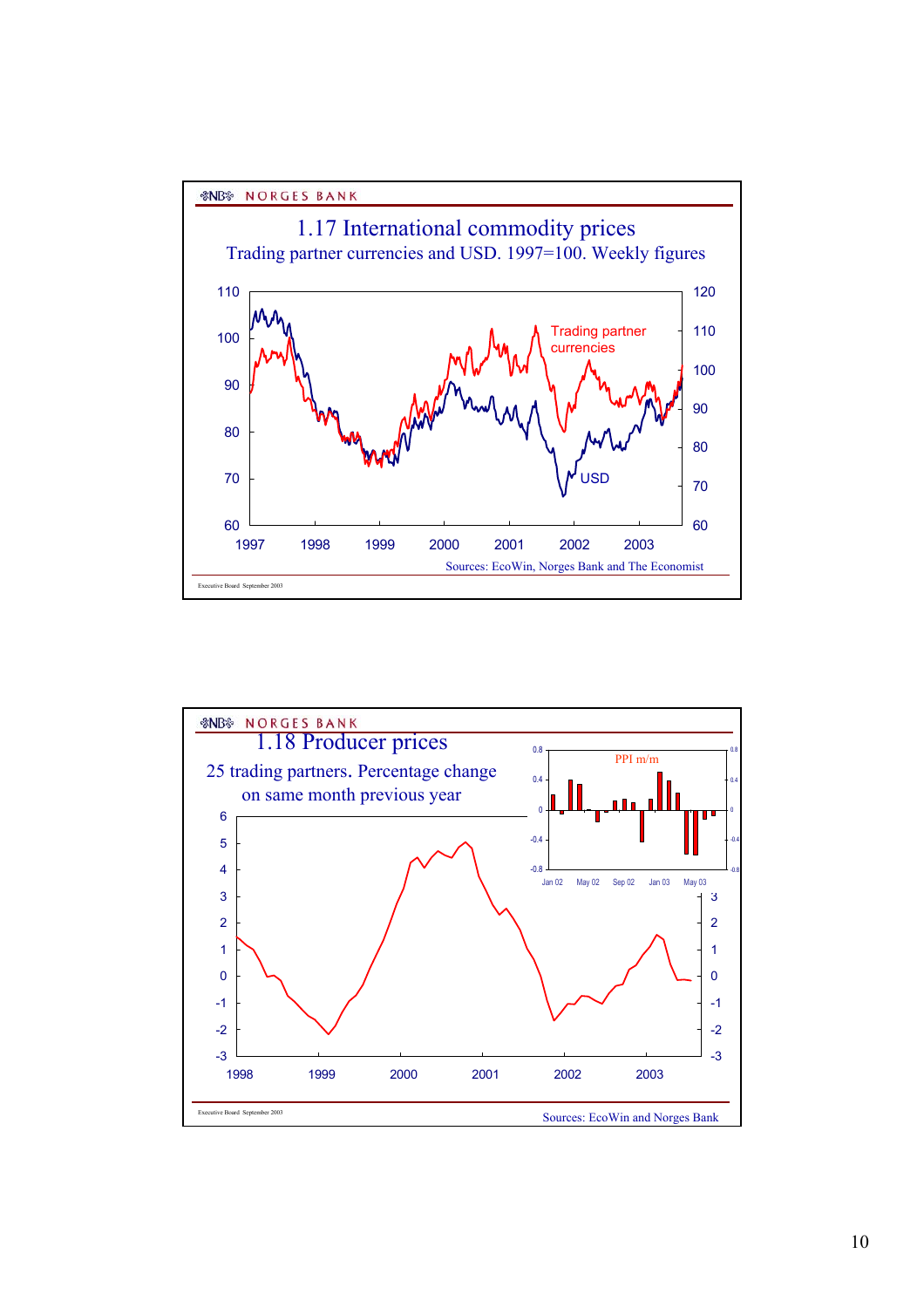

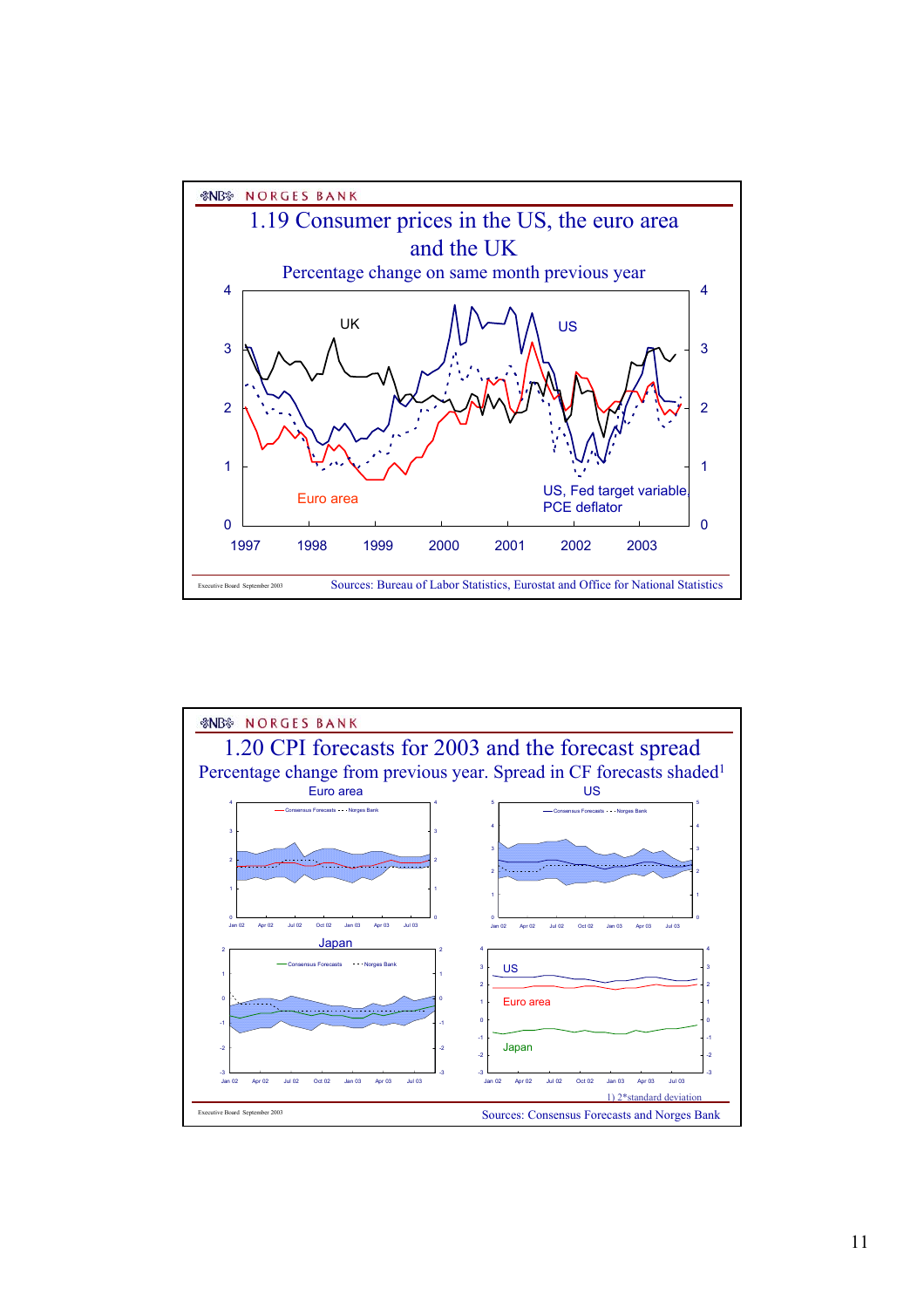

| 1.18 Key rates and expected change in selected |                     |                             |                                                                   |                      |                                                                 |  |  |  |  |
|------------------------------------------------|---------------------|-----------------------------|-------------------------------------------------------------------|----------------------|-----------------------------------------------------------------|--|--|--|--|
| countries                                      |                     |                             |                                                                   |                      |                                                                 |  |  |  |  |
|                                                | <b>Key rate</b>     | Change<br>since<br>01.01.03 | <b>Change since</b><br><b>Executive Board</b><br>meeting 13.08.03 | 3 months<br>(DEC.03) | <b>Expected level in</b><br>12 months <sup>1)</sup><br>(SEP.04) |  |  |  |  |
| <b>USA</b>                                     | 1.00                | $-0.25$                     | Ingen                                                             | 1                    | $1\frac{3}{4}$                                                  |  |  |  |  |
| Japan                                          | <b>Towards zero</b> | $\mathbf{0}$                | <b>None</b>                                                       | $\Omega$             | 0                                                               |  |  |  |  |
| Euro area                                      | 2.0                 | $-0.75$                     | <b>None</b>                                                       | 2                    | 2 <sub>2</sub>                                                  |  |  |  |  |
| UK                                             | 3.50                | $-0.50$                     | <b>None</b>                                                       | $3\frac{3}{4}$       | $4\frac{1}{4}$                                                  |  |  |  |  |
| Sweden                                         | 2.75                | $-1.00$                     | <b>None</b>                                                       | $2\frac{3}{4}$       | 3 <sub>3</sub>                                                  |  |  |  |  |
| <b>Denmark</b>                                 | 2.00                | $-0.75$                     | <b>None</b>                                                       | $\overline{2}$       | 2 <sub>2</sub>                                                  |  |  |  |  |
| Switzerland                                    | $0.00 - 0.75$       | $-0.5$                      | <b>None</b>                                                       | n.a.                 | n.a.                                                            |  |  |  |  |
| Iceland                                        | 5.3                 | $-0.5$                      | <b>None</b>                                                       | n.a.                 | n.a.                                                            |  |  |  |  |
| Canada                                         | 2.75                | $\Omega$                    | $-0.25$                                                           | 2 <sub>2</sub>       | 3                                                               |  |  |  |  |
| <b>Australia</b>                               | 4.75                | $\mathbf{0}$                | <b>None</b>                                                       | 5                    | $5\frac{1}{4}$                                                  |  |  |  |  |
| New Zealand                                    | 5.00                | $-0.75$                     | <b>None</b>                                                       | 5                    | $5\frac{3}{4}$                                                  |  |  |  |  |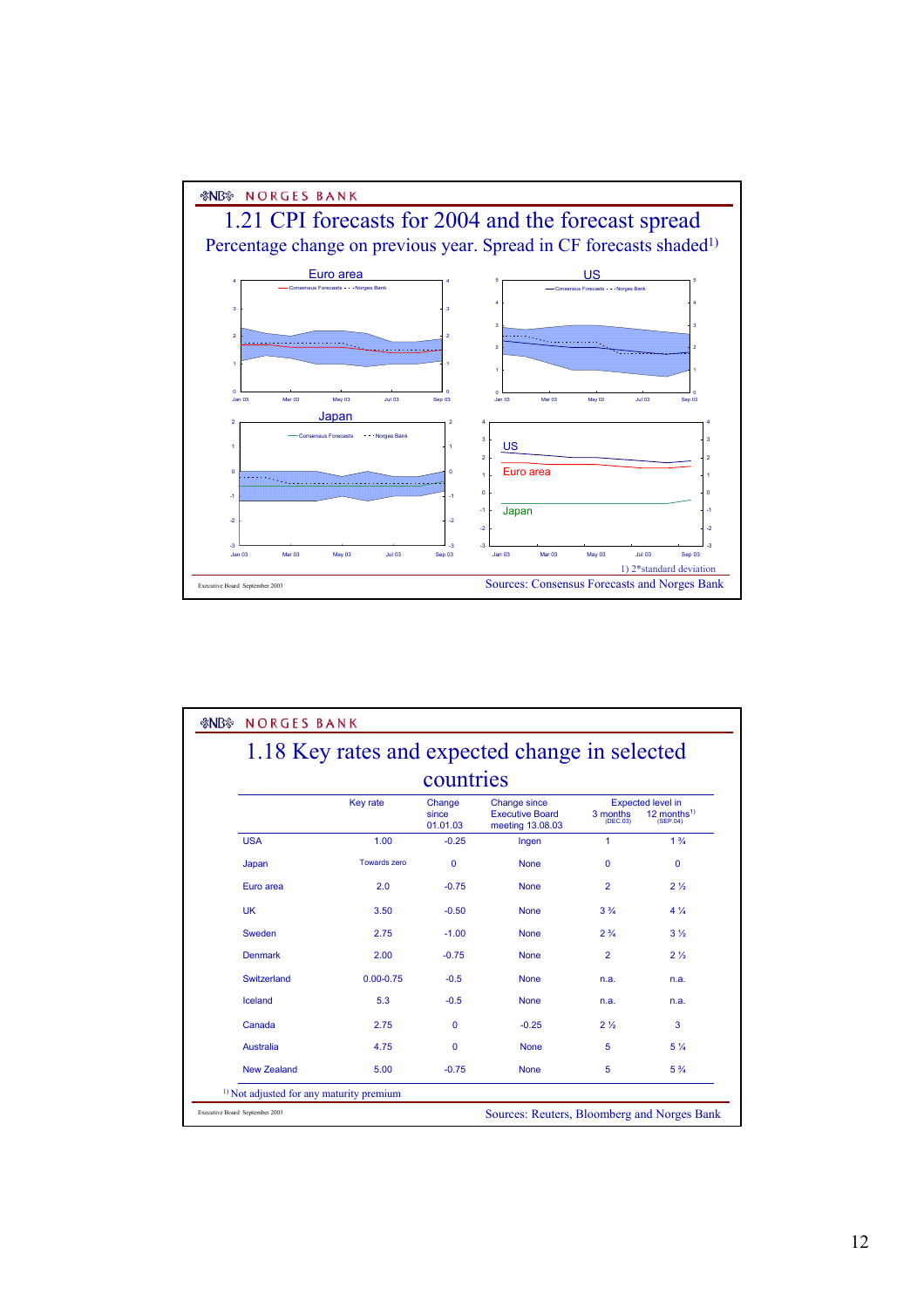

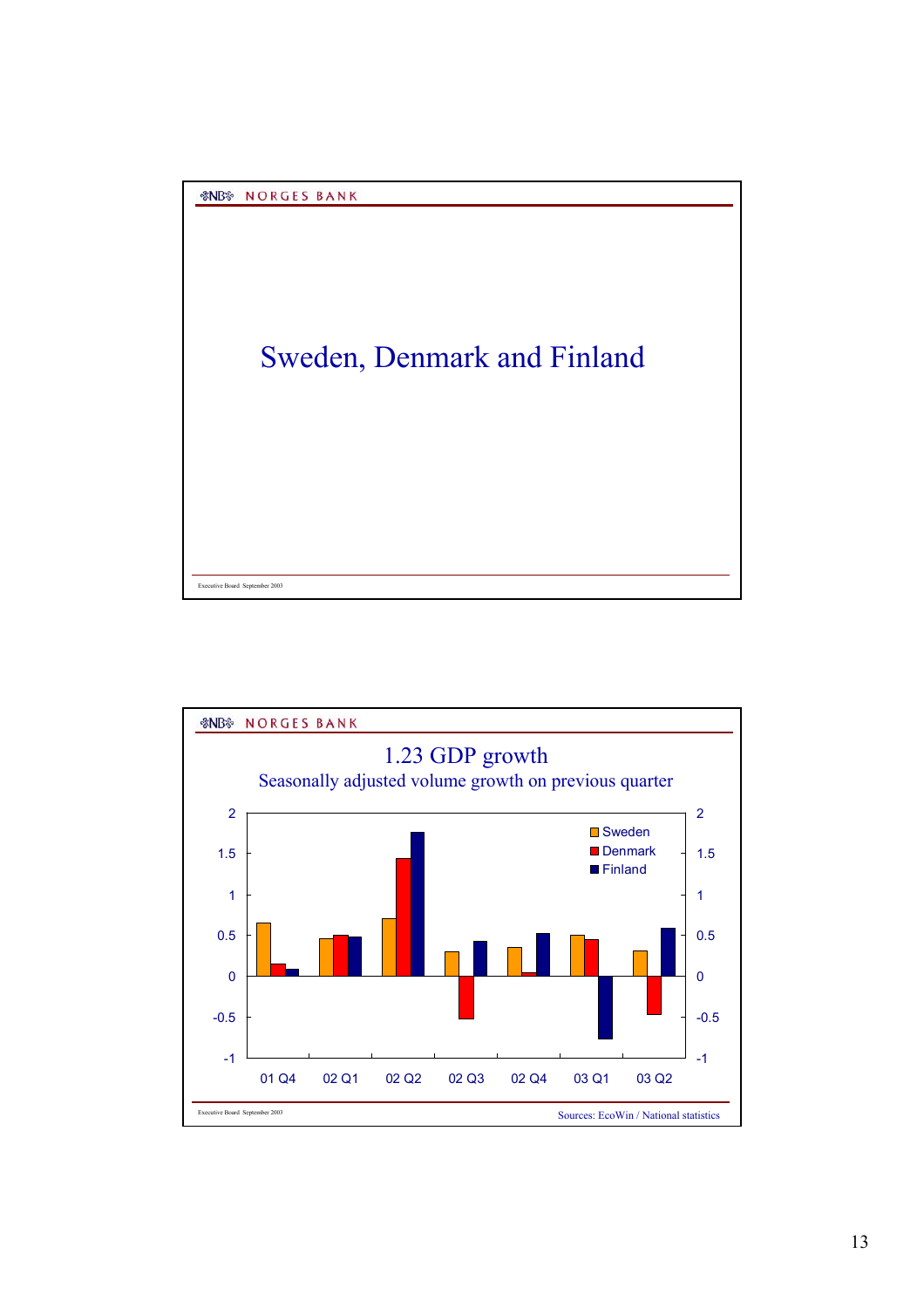

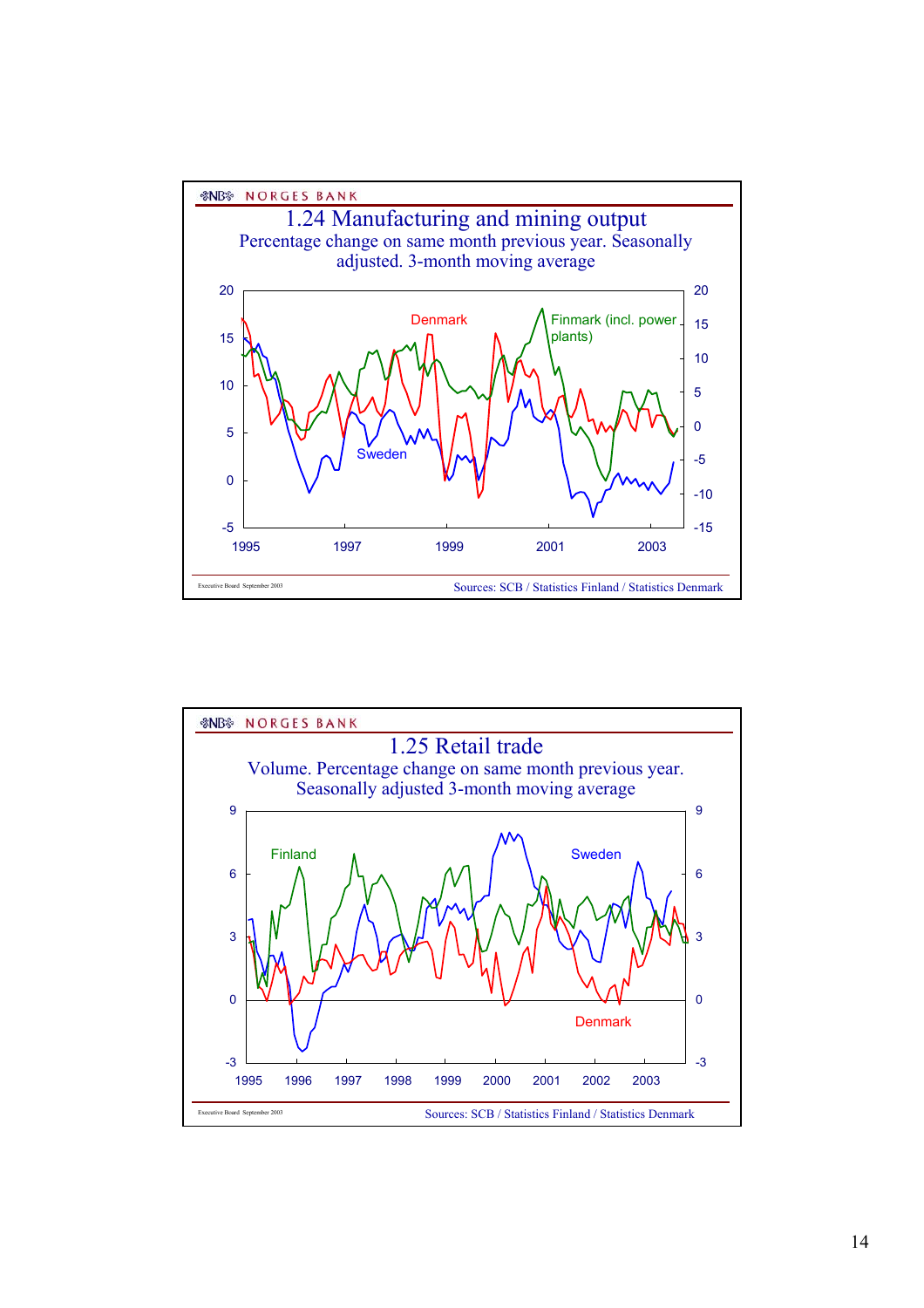



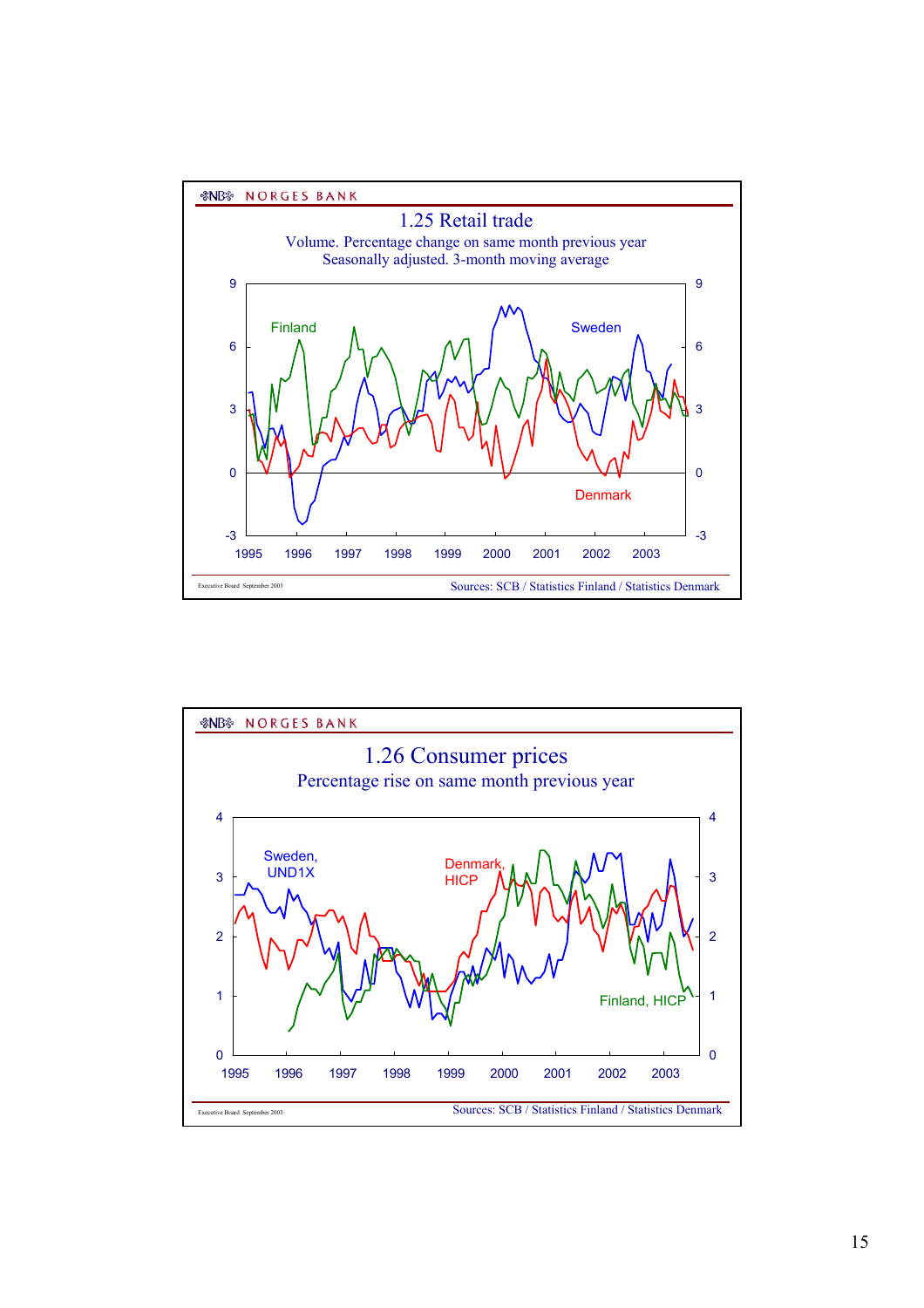

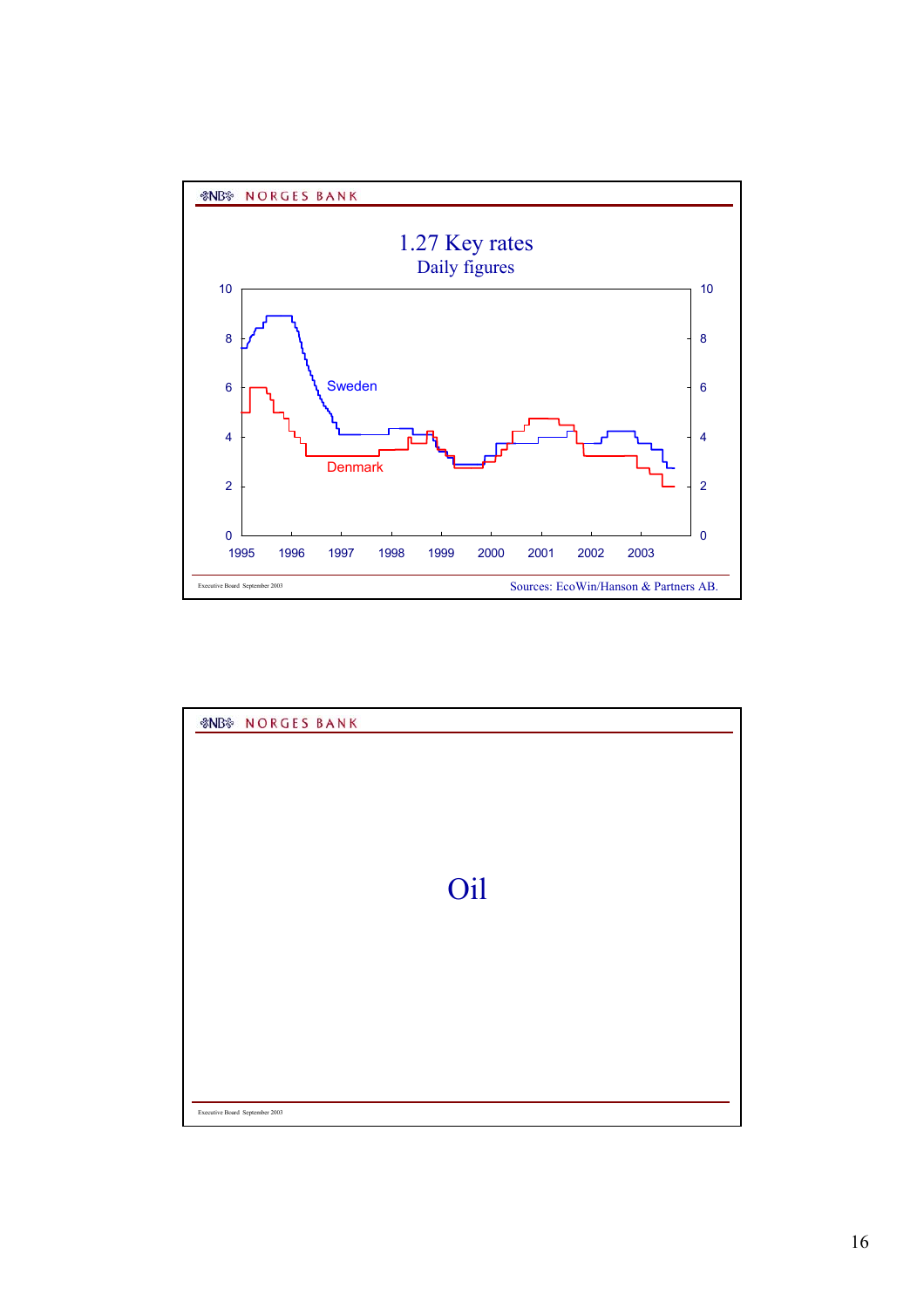

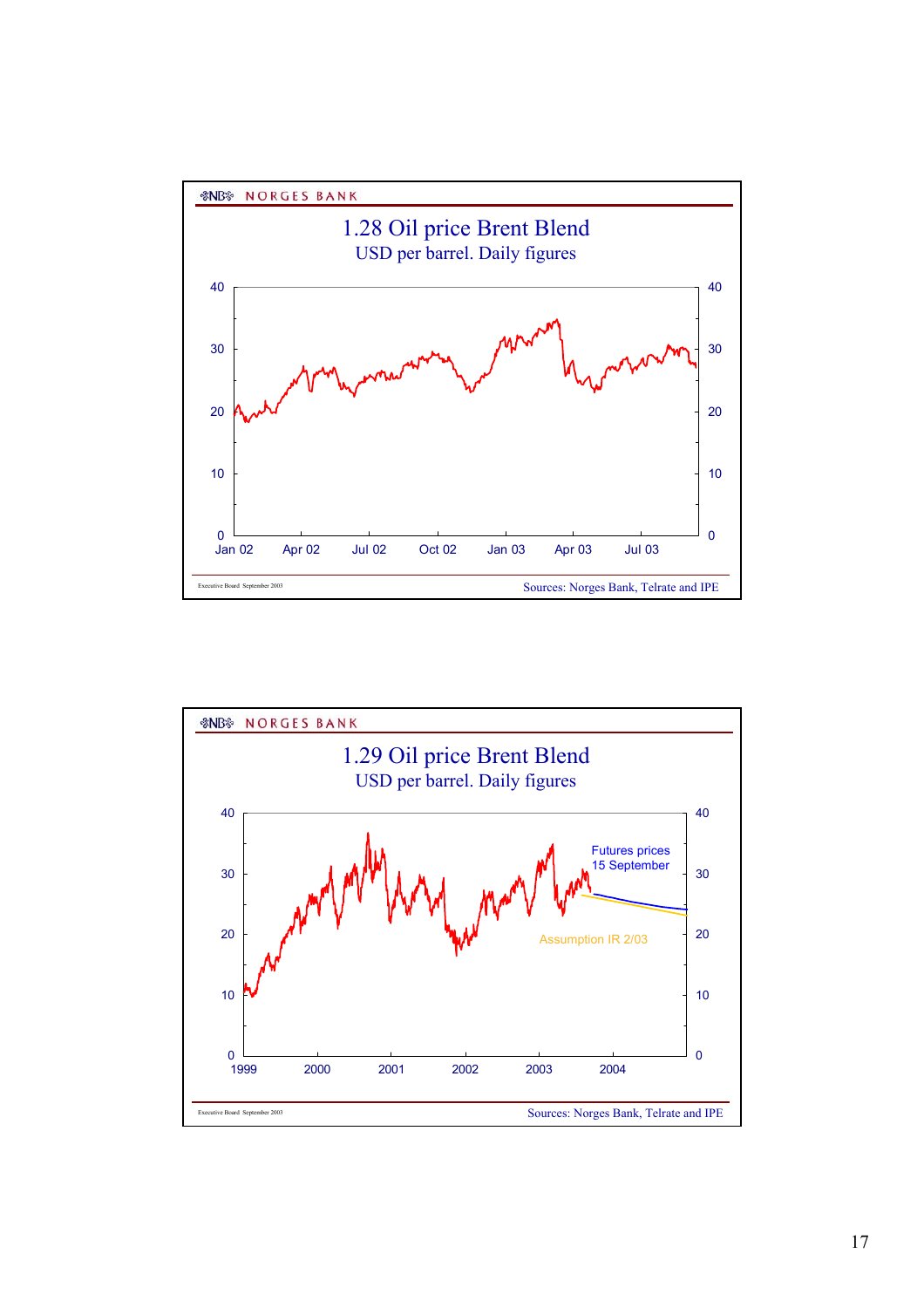*&NB* **NORGES BANK** 



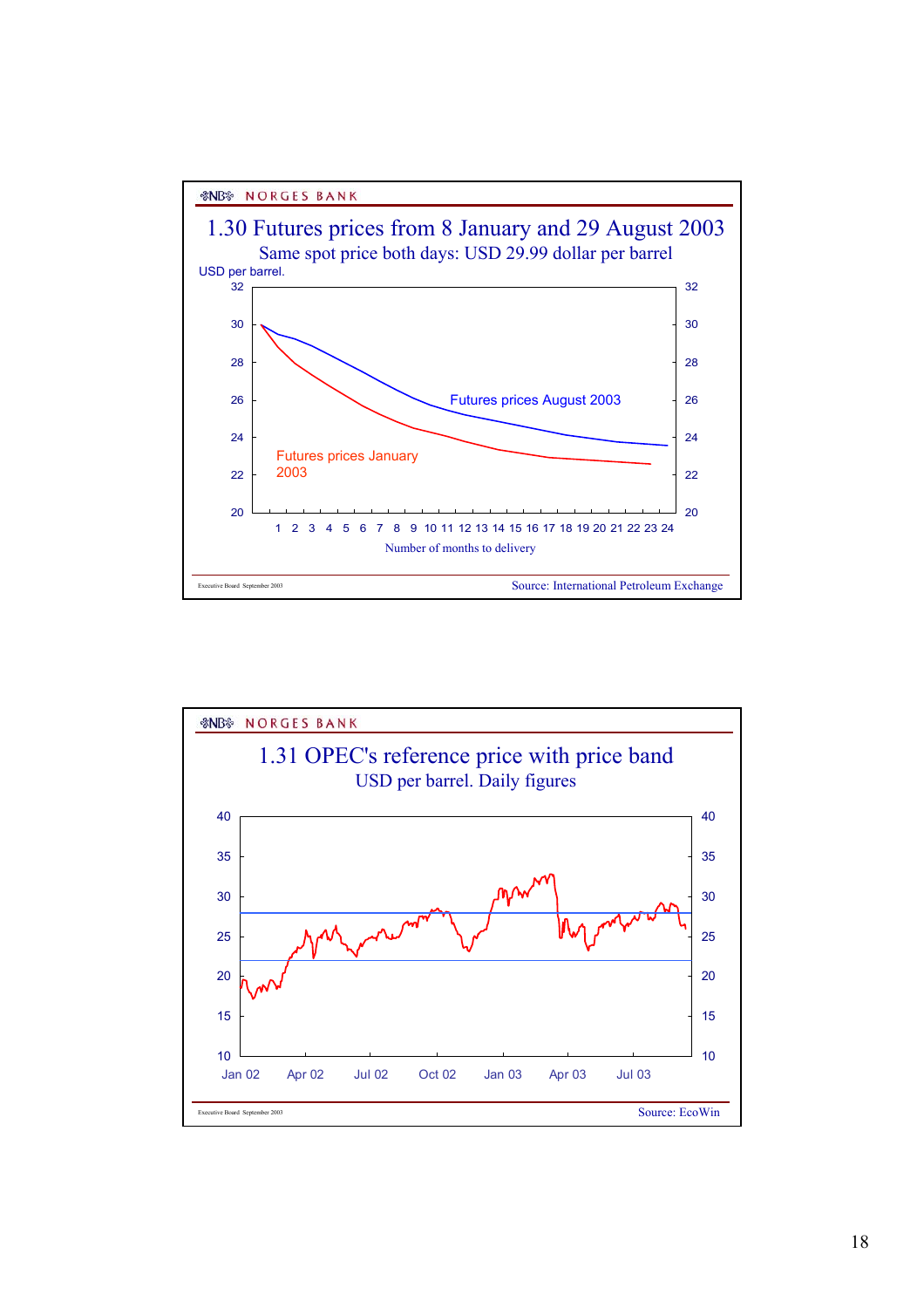

20



1998 1999 2000 2001 2002 2003 2004

Sources: Bloomberg, International Energy Agency and Norges Bank

20

22

24

26

28

30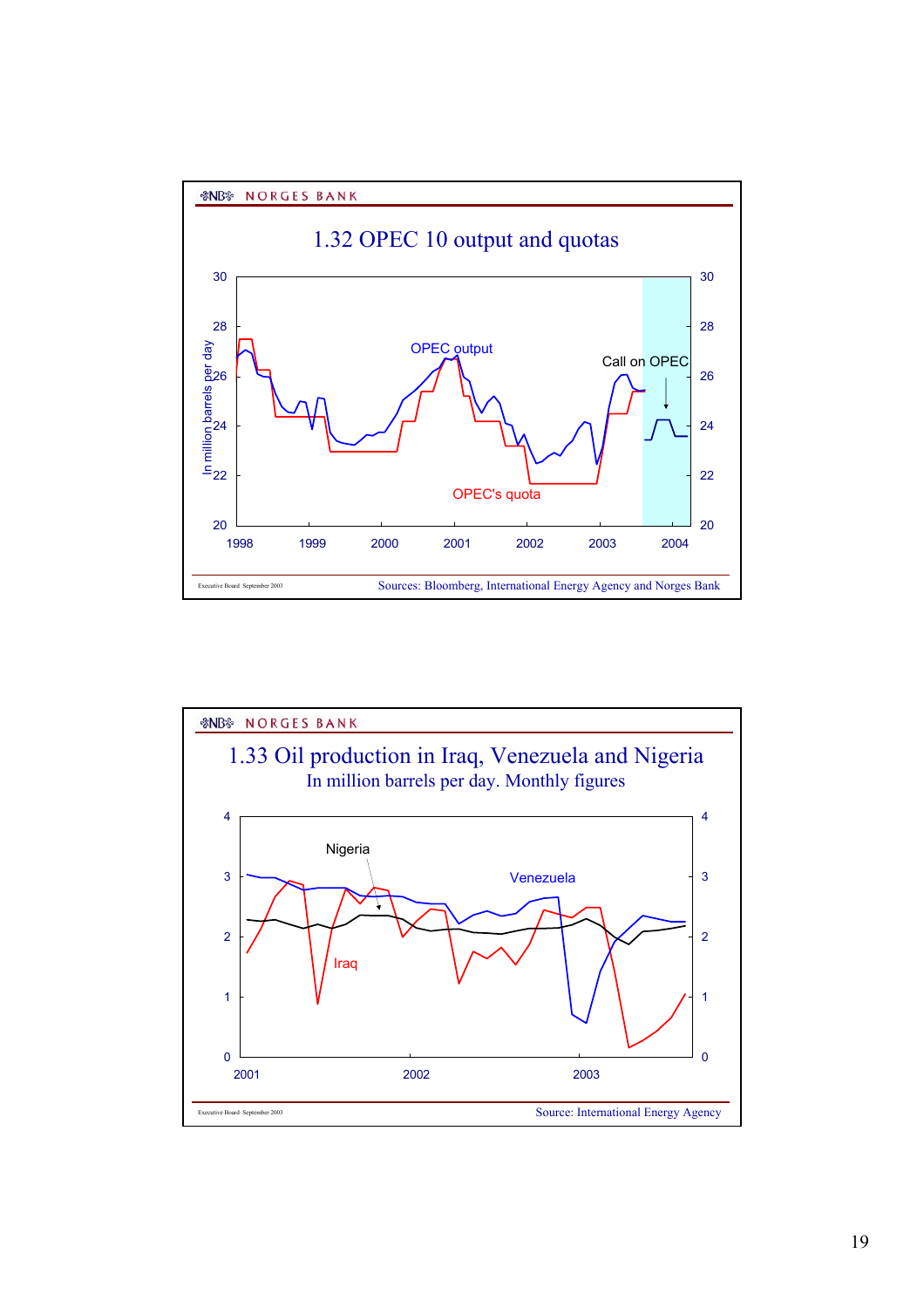

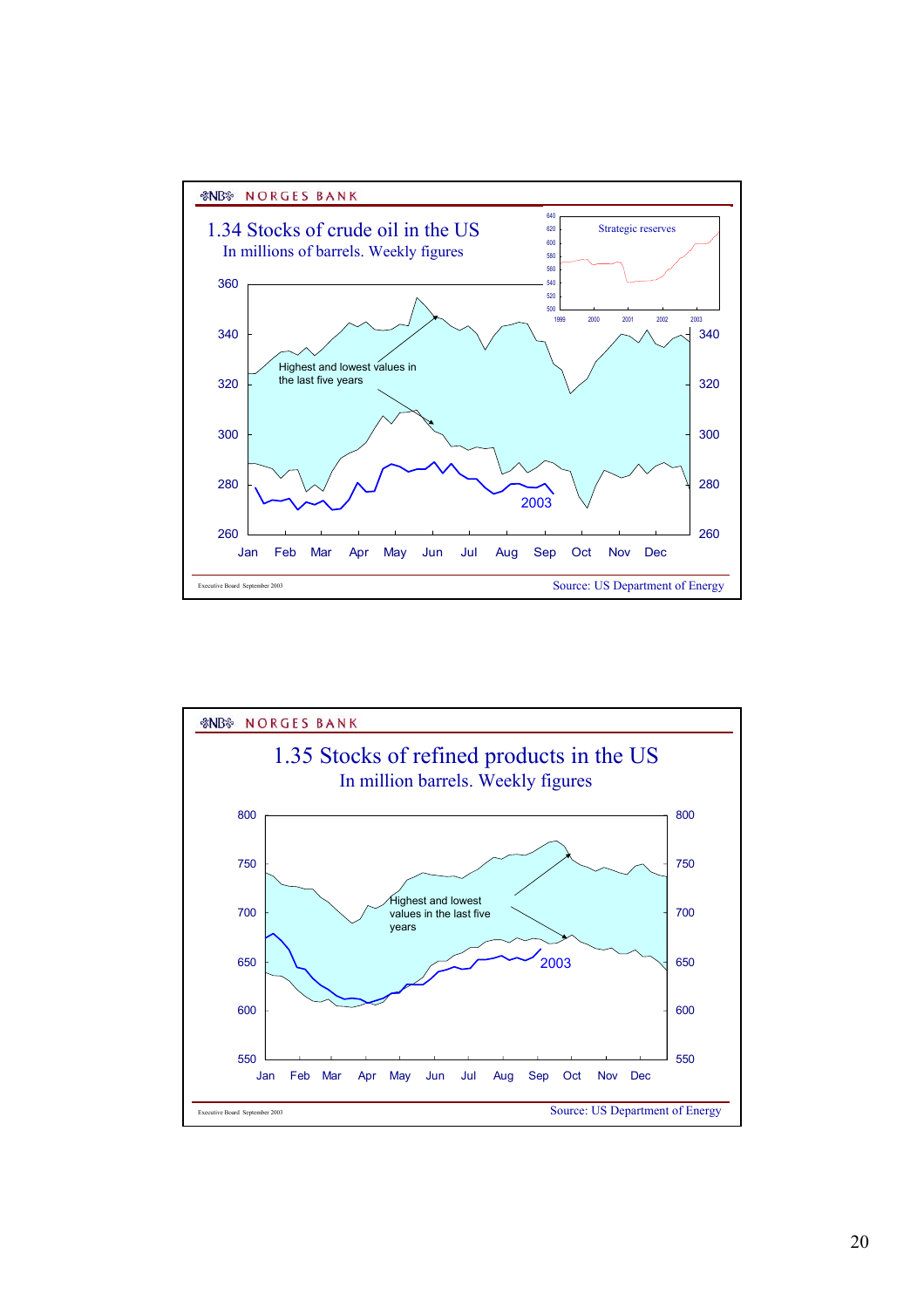## *&NB* **NORGES BANK**